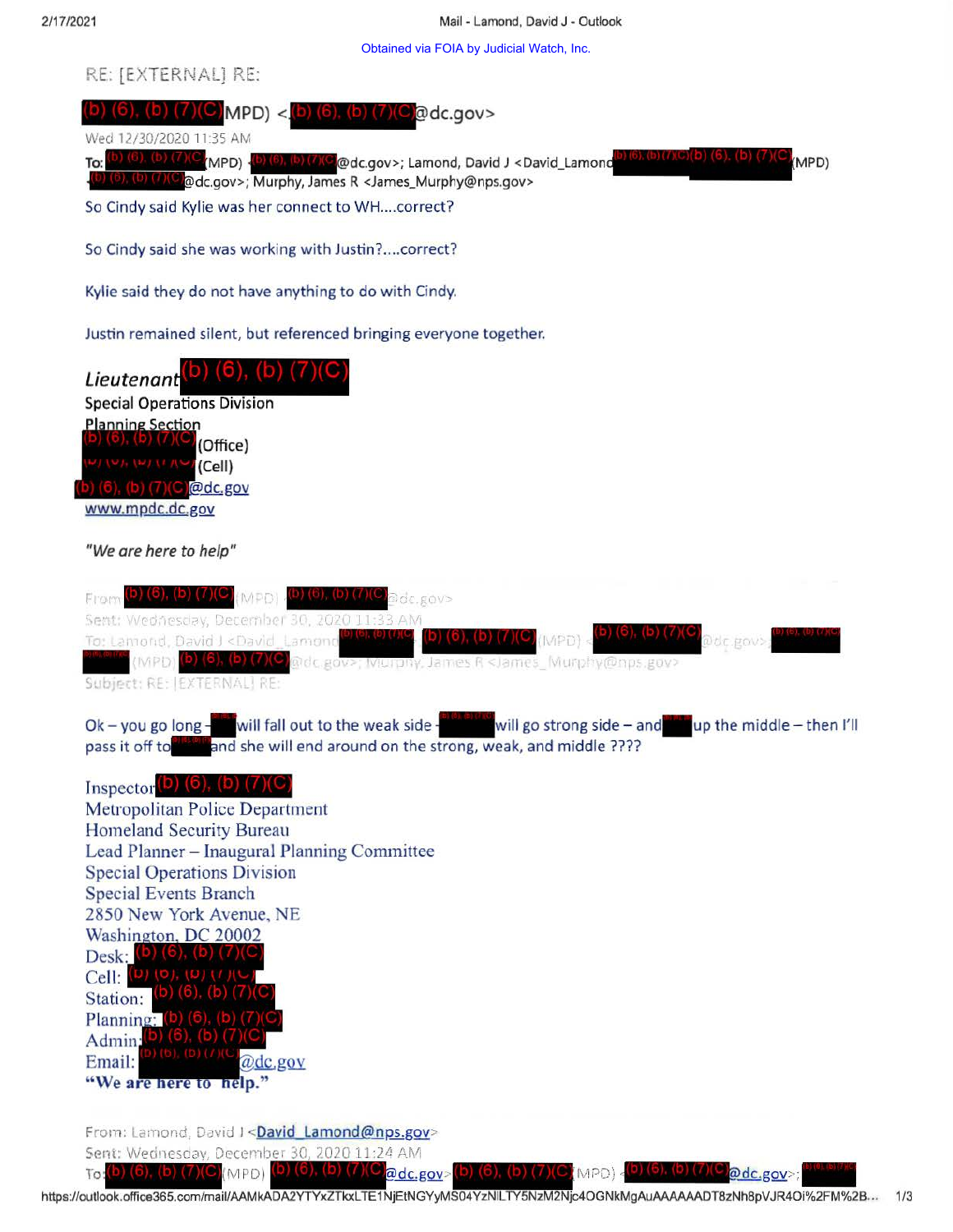)) (b), (b) (/)(じ adc.gov>; obtained wia FOIA by Julanaes / Murahy @nps.gov> - MPD)

Subject: Re: [EXTERNAL] RE:

CAUTION: This email originated from outside of the DC Government. Do not click on links or open attachments unless you recognize the sender and know that the content is safe. If you believe that this email is suspicious, please forward to phishing@dc.gov for additional analysis by OCTO Security Operations Center (SOC).

I'm more confused now than when I was before. If I am tracking correctly, no one knows what is going on anymore.

lieutenant David Lamond Commander, Special Events Unit United States Park Police

Office Cell :

**From:** (b) (6), (b) (7)(C)(MPD) (b) (6), (b) (7)(C) $Qdc.gov$ Sent: Wednesday, December 30, 2020 9:19 AM To: $(b)$  (6), (b) (7)(C) MPD). (b) (6), (b) (7)(C (MPD) <(b) (6), (b) (7)(C adc gov>; Lamond, David J Murphy, James R <James Murphy@nps.gov> **Subject:** [EXTERNAL]

This email has been received from outside of DOI - Use caution before clicking on links, open attachments, or responding,

## POTUS?



D) (6), (D) (7)(C Lieutenant, Intelligence Branch